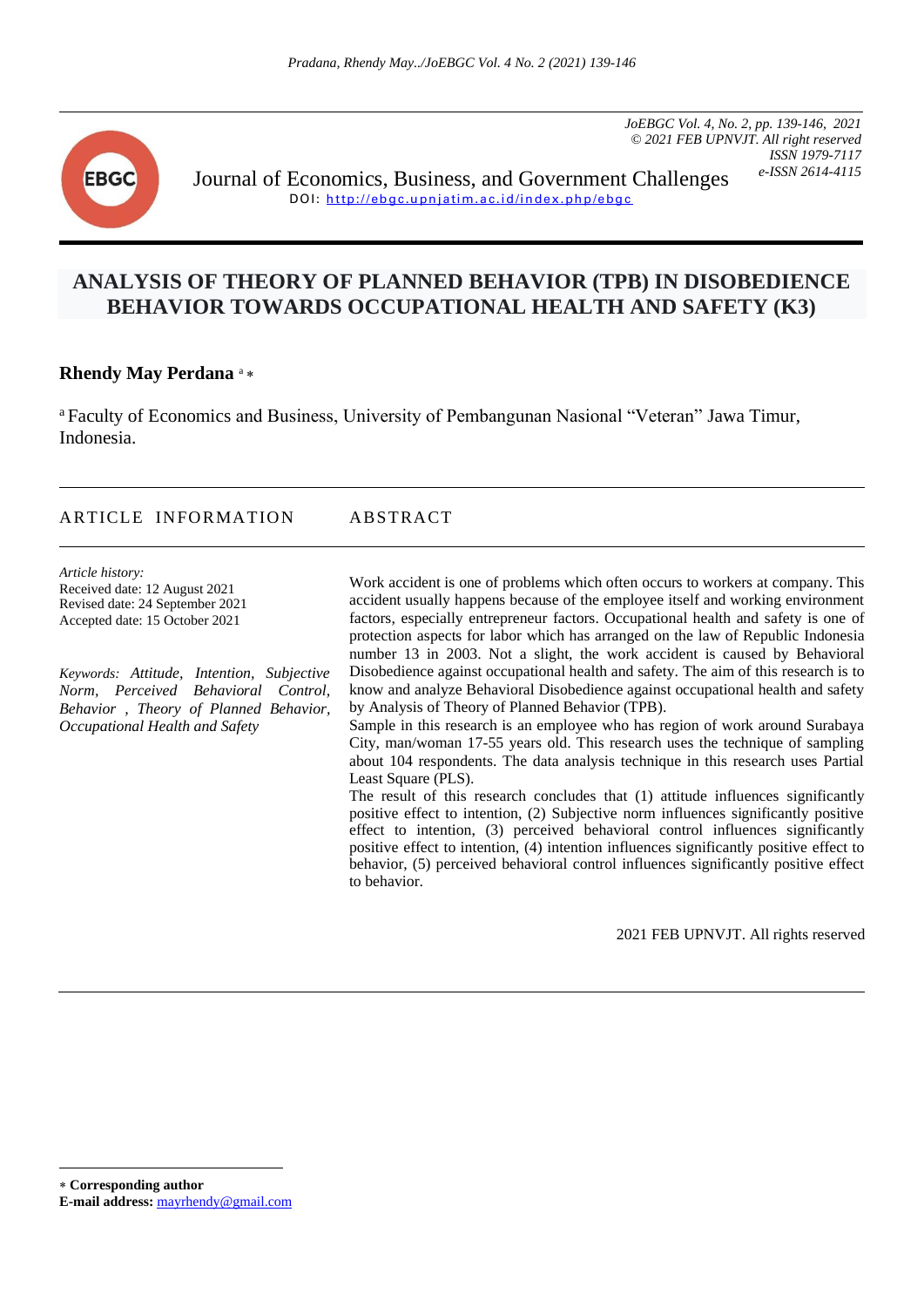## **INTRODUCTION**

Work accidents are one of the problems that often occur in workers in companies. Work accidents usually occur due to factors from the workers themselves and the work environment, in this case, the employer. Occupational Safety and Health (K3) is one of the aspects of labor protection regulated in Law Number 13 of 2003. By applying occupational safety and health control technology, it is hoped that workers will achieve physical endurance, work power, and a healthy level of health. high. Besides that, work safety and health can be expected to create high work comfort and safety. So, the elements that exist in occupational safety and health are not fixed on physical factors, but also mental, emotional and psychological factors (Hadiguna, 2009).

The rate of work accidents in Indonesia has remained high in recent years. According to data from the Employment Social Security Administration (BPJamsostek), the number of work accident cases from 2016 to date has increased. However, in 2019 there was a decline from 2018, the figure was still very large.

| Year                   | Table 1 Work Accident Data<br>number of<br>cases | number of claims   |
|------------------------|--------------------------------------------------|--------------------|
| 2016                   | 101368                                           | Rp. 833.44 billion |
| 2017                   | 123041                                           | Rp. 971.62 billion |
| 2018                   | 173415                                           | Rp. 1.22 trilion   |
| 2019<br>$(ian-$<br>sep | 130923                                           | Rp. 1.09 trilion   |

|  | Table 1 Work Accident Data |  |
|--|----------------------------|--|

# Source: data of Employment Social Security Administration (JAMSOSTEK)

As of September 2019, the sectors that contributed to the relatively large number of work accidents were the processing industry with 50,358 cases, wholesale trade 9,559 cases, transportation and warehousing 2,694 cases, and so on. With this there is a conclusion that work accidents are also influenced by behavior, behavior that does not comply with K3 will have a greater chance of accidents occurring.

Based on the explanation above, before giving rise to non-compliance behavior with Occupational Safety and Health (K3), a person is assumed to have the intention to display this behavior. In this case, behavioral intentions can be

formed through several beliefs or beliefs. The first is beliefs about negative or positive consequences if they lead to non-compliance with Occupational Health and Safety (K3). Examples of negative consequences of non-compliance behavior with Occupational Safety and Health (K3) are work accidents that can cause death. Meanwhile, the positive consequence is that there is no need to bother workers and do not need to cost a lot for the company. A person has one or many beliefs regarding non-compliance behavior with occupational safety and health (K3), but only a few are beliefs that play a role in the formation of attitudes. (Cornner and Norman, 2005). The second thing that affects the behavior of non-compliance with Occupational Safety and Health (K3) is a belief about the other significant expectations or people who play a role in the emergence of noncompliance behavior with Occupational Safety and Health (K3). This belief will provide pressure or encouragement in forming intentions for someone. Then the last one is a person's belief in the existence of factors that support or hinder the emergence of non-compliance behavior with Occupational Safety and Health (K3). Both of these factors directly affect the intention, while the perceived behavioral control factor affects the intention of non-compliance behavior with Occupational Health and Safety (K3).

From the explanation above, it can be interpreted that the more confident a person is in the other significant expectations to bring up the behavior, the stronger it is so that the tendency for non-compliance with Occupational Safety and Health (K3) to appear even greater Researchers found several phenomena, namely workers and companies realizing that non-compliance with Occupational Safety and Health (K3) is a wrong act, but there are still some workers and companies who still practice non-compliance with Occupational Safety and Health (K3) consciously and deliberately.

Based on the description above, it is important for researchers to raise this problem, therefore researchers want to examine how much their intention is to display non-compliance behavior with Occupational Safety and Health (K3) which will affect what attitudes are owned by workers and how subjective norms are in view these behaviors and what makes it difficult and makes it easier for them to behave disobediently to Occupational Safety and Health (K3). So the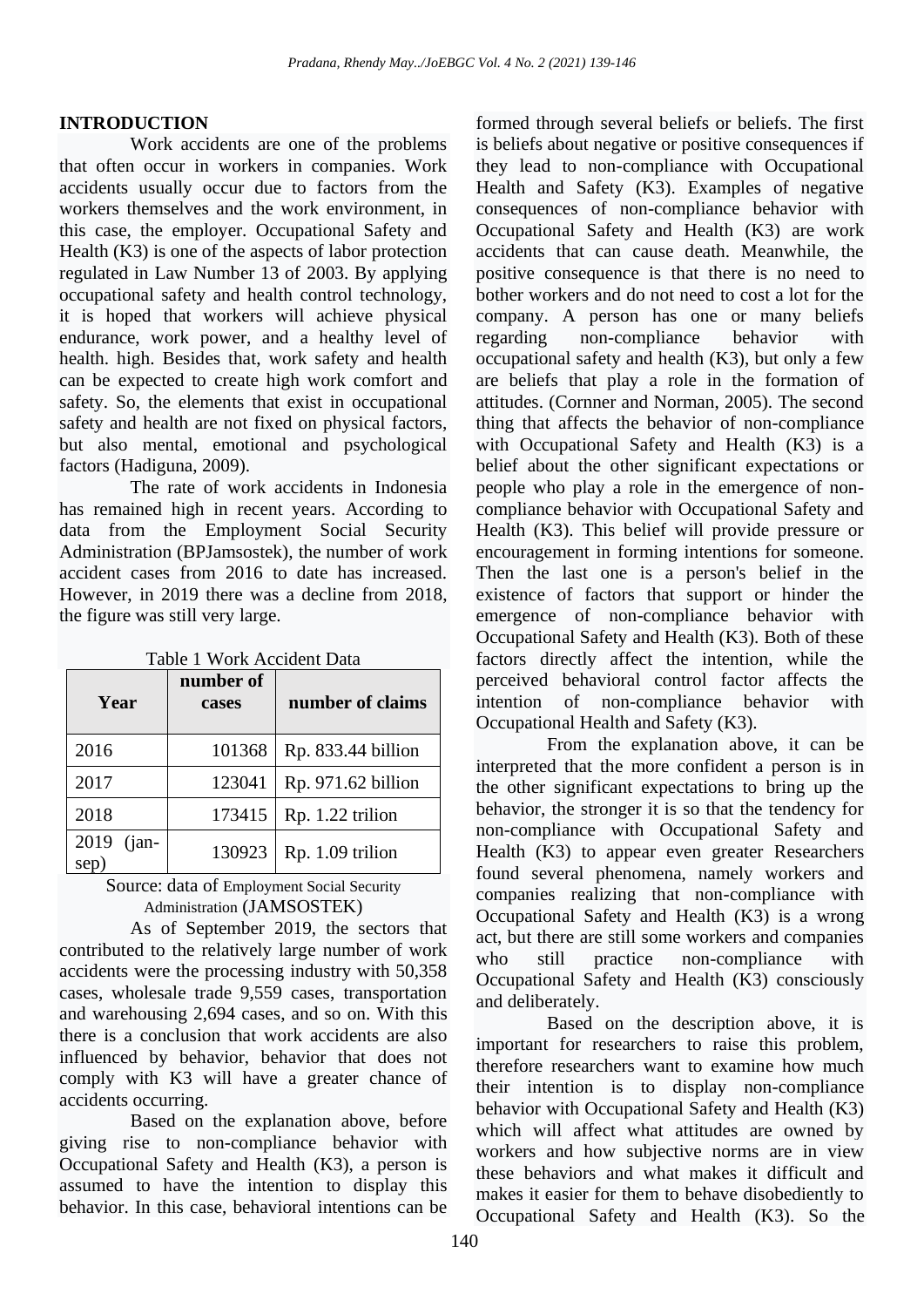researchers set the research title as follows: "Analysis of Theory of Planned Behavior (TPB) in Disobedience Behavior on Occupational Safety and Health  $(K3)$ ".

#### **LITERATURE REVIEW Intention**

Intention according to Corsini (2002) is a decision to act in a certain way, or an urge to take an action, whether consciously or not.

## *Attitude*

Ajzen (2005) states that attitude is a disposition to respond positively or negatively to a behavior.

## *Subjective Norm*

Ajzen (2005) states that subjective norms are a function based on beliefs called normative beliefs, namely beliefs about agreement and / or disagreement originating from referents or people and groups that affect individuals (significant others) such as parents, spouses, close friends, coworkers or others about a behavior.

## *Perceived Behavioral Control*

Perceived behavioral control is an individual's perception of the ease or difficulty of carrying out certain behaviors (Ajzen, 2005).

#### *Behaviour*

Behavior is all human activities or activities, either directly observed or not observable by outsiders (Notoatmodjo, 2003).

#### **RESEARCH HYPOTHESIS**

Based on the theoretical description of the conceptual framework described above, it can be used as a reference in proposing the following research hypothesis:

 $H1$  = There is an effect of Attitude on Intention of non-compliance with Occupational Health and Safety (K3).

 $H2 =$  There is an influence of the Subjective Norm variable on Intention of non-compliance with Occupational Health and Safety (K3).

H3 = There is an effect of the variable Perceived Behavioral Control on Intention of non-compliance with Occupational Health and Safety (K3).

 $H4 =$ There is an influence of the Intention variable on the behavior of non-compliance with Occupational Health and Safety (K3)

 $H5 =$  There is the influence of the Perceived Behavioral Control variable on non-compliance with Occupational Health and Safety (K3).

|                | <b>Tabel 2 Variable Indicators</b>            |                              |                            |  |  |  |  |  |
|----------------|-----------------------------------------------|------------------------------|----------------------------|--|--|--|--|--|
| No             | Peneliti                                      | Indikator                    |                            |  |  |  |  |  |
|                |                                               |                              | Desirable                  |  |  |  |  |  |
|                | Edmund Goh, Brent Ritchie,<br>Jie Wang. 2017. | Attitude                     | Good                       |  |  |  |  |  |
| 1              |                                               |                              | Wise                       |  |  |  |  |  |
|                |                                               |                              | Favourable                 |  |  |  |  |  |
|                |                                               |                              | Orang tua                  |  |  |  |  |  |
| $\overline{c}$ | Rudy Setiawan, Wimpy                          |                              | Saudara                    |  |  |  |  |  |
|                | Santosa, Ade Sjafruddin.<br>2013              | <b>Subjective Norm</b>       | Pacar (pasangan) / sahabat |  |  |  |  |  |
|                |                                               |                              | Teman                      |  |  |  |  |  |
|                |                                               | Perceived Behavioral Control | Confident                  |  |  |  |  |  |
| 3              | Edmund Goh, Brent Ritchie,<br>Jie Wang. 2017. |                              | Complately up to me        |  |  |  |  |  |
|                |                                               |                              | Easy                       |  |  |  |  |  |
|                |                                               |                              | Minat                      |  |  |  |  |  |
| 4              | Mohammad I. Ahmad. 2014                       | <i>Intention</i>             | Efektivitas                |  |  |  |  |  |
|                |                                               |                              | Efisiensi                  |  |  |  |  |  |
|                |                                               |                              | Kinerja                    |  |  |  |  |  |
|                |                                               | <b>Behaviour</b>             | Frekuensi                  |  |  |  |  |  |
| 5              |                                               |                              | Faktor social              |  |  |  |  |  |
|                | Osly Usman. 2018.                             |                              | Perasaan (affect)          |  |  |  |  |  |
|                |                                               |                              | Tingkat kepuasan           |  |  |  |  |  |

Source: Primary data processed, 2020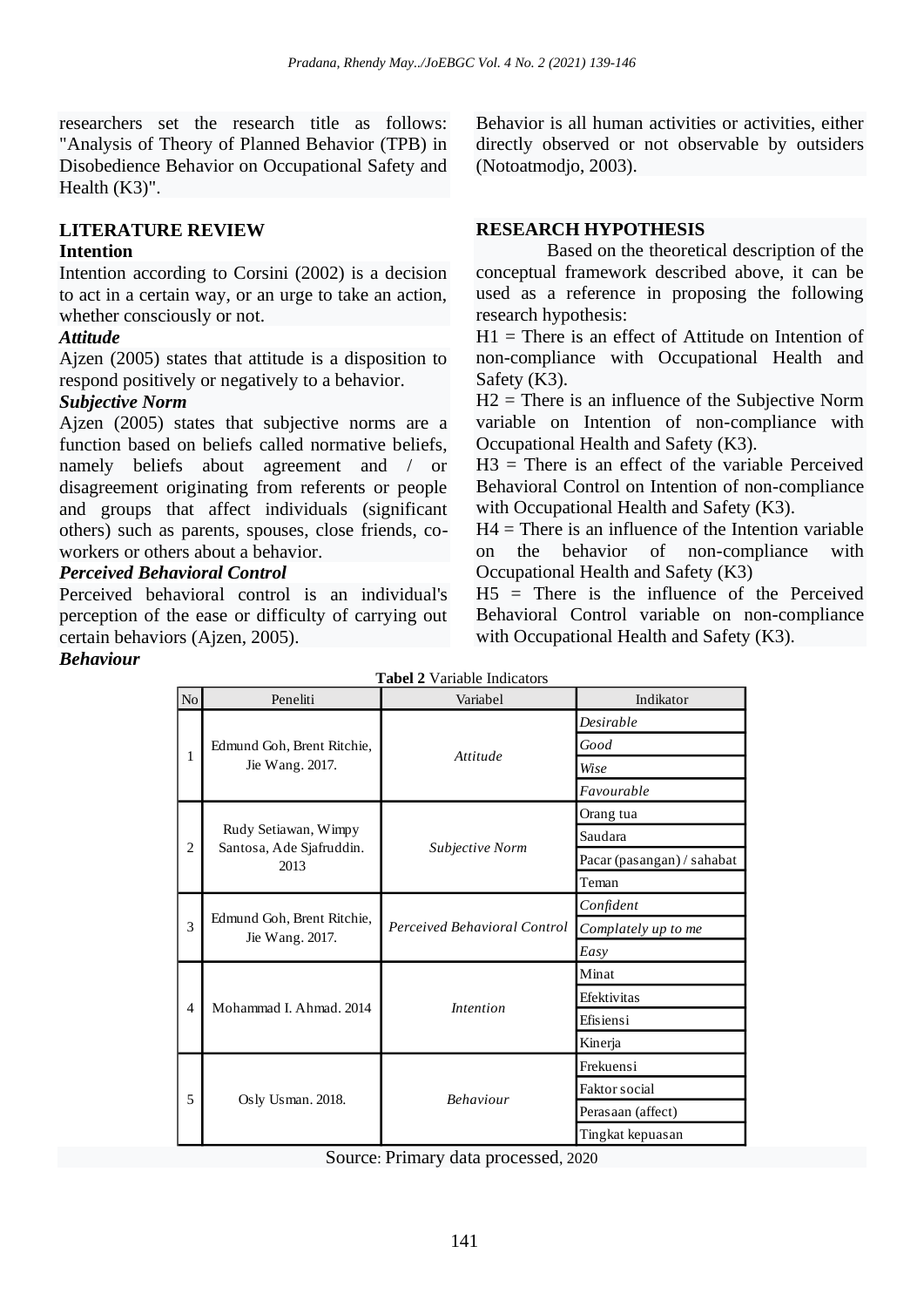## **METHOD**

This type of research is viewed from the way it is processed using structural research. While the type of research in terms of its method uses survey research. The research approach used in this study uses a quantitative approach. The data analysis technique and hypothesis testing in this study used the Structural Equation Model - Partial Least Square (SEM-PLS) method.

## **Population and Sample**

The population in this study were employees who implemented K3 in their work in the Surabaya area with an indefinite population. To take the number of samples, in this study is a non probability sampling. The number of samples taken in this study were 104 respondents with guidelines because the population was unknown, it was 5-10 times the number of parameters estimated. The number of samples is 5-10 times the number of indicators (Ferdinand, 2005). If the number of indicators is  $19$  and the number of variables is  $5$ , then the minimum sample size is  $19 \times 5 = 95$ samples.

This research used purposive sampling technique. Purposive sampling is a sampling technique with certain considerations (Sugiyono, 2019).

The questionnaire was distributed through the help of google doc. The process of distributing questionnaires was carried out using social media. Then the questionnaire is sent to respondents who happen to be suitable and willing to become respondents.

In this study, the sample criteria determined by the researcher are as follows:

1) A worker / employee

2) The company area in the city of Surabaya.

3) Male / female aged 17 - 55 years.

## **RESULT AND DISCUSSION** *Outer Model*

#### **a. Convergent Validity**

Loading factor is the correlation between the indicator and the variable, if it is greater than 0.5, then the indicator is valid and is an indicator / measure of the variable. The following is a table of loading factor values in this study:

**Table 3** *Loading Factor Value*

| $\sim$ 4.010 $\sim$ 4.000 $\sim$ 6.000 $\sim$ 6.000 $\sim$ |                 |                           |                                           |           |                 |         |           |         |
|------------------------------------------------------------|-----------------|---------------------------|-------------------------------------------|-----------|-----------------|---------|-----------|---------|
|                                                            | <b>Attitude</b> | Subjective<br><b>Norm</b> | Perceived<br><b>Behavioral</b><br>Control | Intention | <b>Behavior</b> | Type (a | <b>SE</b> | P value |
| X1.1                                                       | 0.801           | $-0.167$                  | $-0.038$                                  | 0.069     | 0.033           | Reflect | 0.079     | < 0.001 |
| X1.2                                                       | 0.801           | 0.110                     | 0.055                                     | $-0.194$  | 0.098           | Reflect | 0.079     | < 0.001 |
| X1.3                                                       | 0.849           | 0.099                     | $-0.227$                                  | 0.217     | $-0.176$        | Reflect | 0.078     | < 0.001 |
| X1.4                                                       | 0.852           | $-0.045$                  | 0.211                                     | $-0.099$  | 0.052           | Reflect | 0.078     | < 0.001 |
| X2.1                                                       | $-0.009$        | 0.944                     | $-0.036$                                  | $-0.080$  | 0.001           | Reflect | 0.076     | < 0.001 |
| X2.2                                                       | 0.052           | 0.954                     | 0.009                                     | $-0.091$  | 0.028           | Reflect | 0.076     | < 0.001 |
| X2.3                                                       | $-0.016$        | 0.966                     | 0.000                                     | $-0.031$  | 0.035           | Reflect | 0.076     | < 0.001 |
| X2.4                                                       | $-0.029$        | 0.882                     | 0.029                                     | 0.217     | $-0.070$        | Reflect | 0.078     | < 0.001 |
| X3.1                                                       | 0.031           | 0.043                     | 0.878                                     | $-0.113$  | 0.133           | Reflect | 0.078     | < 0.001 |
| X3.2                                                       | $-0.025$        | $-0.050$                  | 0.894                                     | 0.052     | $-0.151$        | Reflect | 0.077     | < 0.001 |
| X3.3                                                       | $-0.006$        | 0.008                     | 0.890                                     | 0.059     | 0.021           | Reflect | 0.077     | < 0.001 |
| Z1.1                                                       | $-0.161$        | 0.023                     | $-0.035$                                  | 0.690     | 0.070           | Reflect | 0.082     | < 0.001 |
| Z2.2                                                       | 0.108           | $-0.017$                  | 0.059                                     | 0.887     | $-0.109$        | Reflect | 0.077     | < 0.001 |
| Z1.2                                                       | 0.111           | 0.026                     | 0.161                                     | 0.905     | $-0.042$        | Reflect | 0.077     | < 0.001 |
| Z2.3                                                       | $-0.233$        | $-0.064$                  | $-0.474$                                  | 0.365     | 0.234           | Reflect | 0.089     | < 0.001 |
| Y1.1                                                       | 0.142           | $-0.054$                  | 0.298                                     | $-0.223$  | 0.823           | Reflect | 0.079     | < 0.001 |
| Y2.2                                                       | $-0.152$        | 0.133                     | 0.036                                     | 0.006     | 0.836           | Reflect | 0.078     | < 0.001 |
| Y1.2                                                       | $-0.239$        | 0.005                     | $-0.543$                                  | 0.299     | 0.578           | Reflect | 0.084     | < 0.001 |
| Y2.3                                                       | 0.220           | $-0.104$                  | 0.058                                     | 0.009     | 0.674           | Reflect | 0.082     | < 0.001 |

Source: Primary data processed, 2020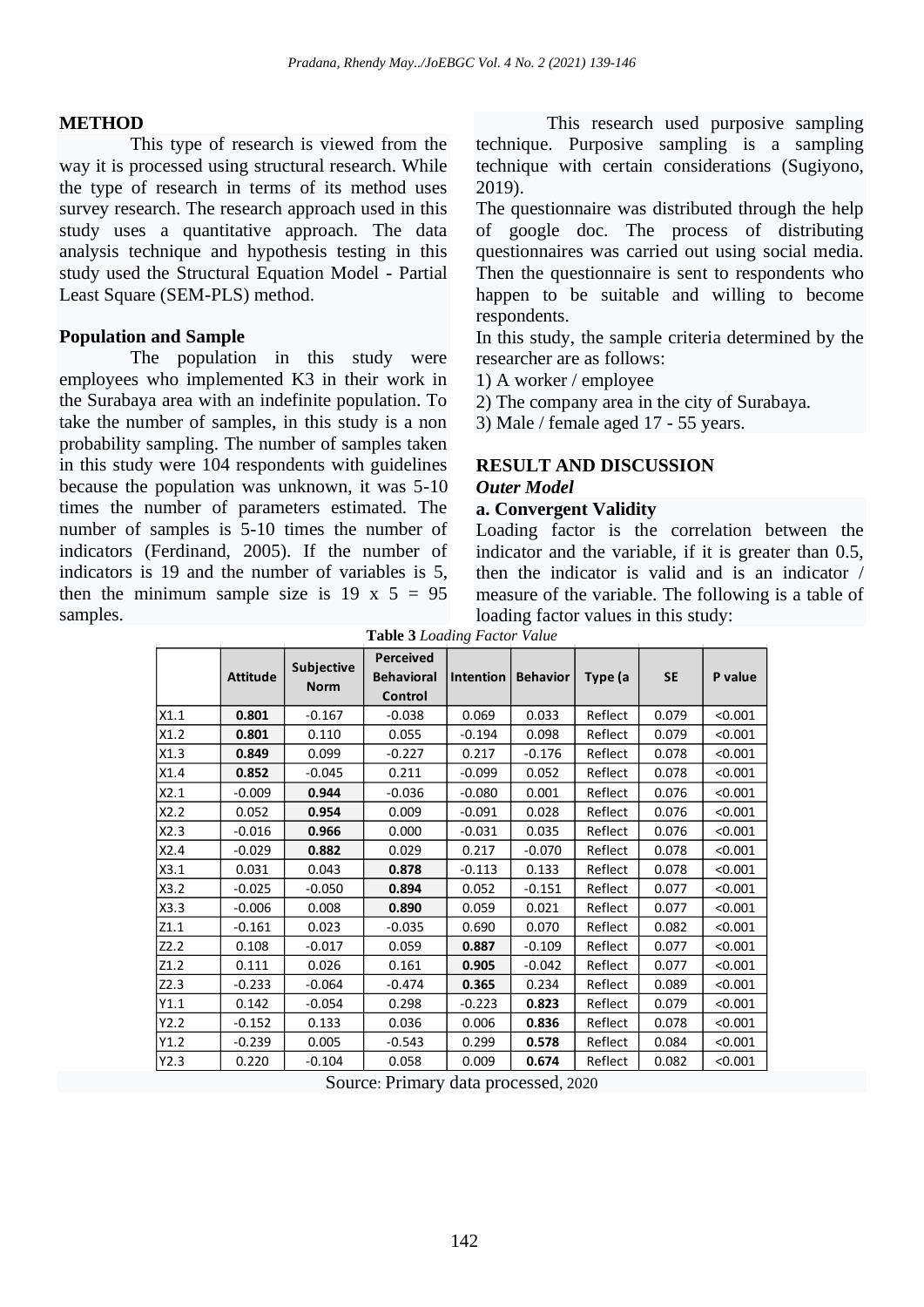Based on the loading factor value table above, the indicator on the variable Attitude, X1.1  $= 0.801$ ;  $X1.2 = 0.801$ ;  $X1.3 = 0.849$ ;  $X1.4 = 0.852$ ; > 0.5 then it fulfills convergent validity. The results of the analysis in the table above show that all If the r indicators in the research variables, namely variable these variables, the Attitude, Subjective Norm, Perceived Behavioral Control (PBC), Intention, and Behavior, have a be  $\frac{1001,111.5}{1001,111.7}$   $\frac{0.0524}{1001,111.7}$ 

loading factor of> 0.5, so these indicators meet convergent validity.

#### **b. Discriminant Validity**

If the root of AVE is greater than the correlation of these variables, the discriminant validity is fulfilled. The cross loading value can be seen in the table below:

|                                               | <b>Attitude</b> | Subjective<br><b>Norm</b> | <b>Perceived</b><br><b>Behavioral</b><br><b>Control</b> | Intention | <b>Behavior</b> |
|-----------------------------------------------|-----------------|---------------------------|---------------------------------------------------------|-----------|-----------------|
| <b>Attitude</b>                               | 0.826           | 0.358                     | 0.375                                                   | 0.398     | 0.419           |
| <b>Subjective Norm</b>                        | 0.358           | 0.937                     | 0.306                                                   | 0.316     | 0.362           |
| <b>Perceived</b><br><b>Behavioral Control</b> | 0.375           | 0.306                     | 0.887                                                   | 0.682     | 0.481           |
| Intention                                     | 0.398           | 0.316                     | 0.682                                                   | 0.744     | 0.567           |
| <b>Behavior</b>                               | 0.419           | 0.362                     | 0.481                                                   | 0.567     | 0.736           |

**Table 4** *Cross Loading Value*

Source: Primary data processed, 2020

The table above shows that the square root value of AVE is greater than its correlation value with other variables. For example, for the variable Attitude with 4 indicators (X1.1 to X1.4), the root  $AVE =$ 0.826 is greater than the correlation value with other variables of 0.358; 0.375; 0.398; 0.419 as well as for other variables so that the variable Attitude is met with the discriminant vailditas. Overall, it shows that all research variables, namely Attitude, Subjective Norm, Perceived Behavioral Control (PBC), Intention, and Behavior, have a square root value of AVE greater than their correlation value with other variables, so discriminant validity is met.

#### **c. Composite Reliability**

The reliability of constructs is measured by the value of composite reliability, if the construct is reliable, if the value is above 0.70, the indicator is said to be consistent in measuring its latent variables.

|                              | <b>Composite Reliability</b><br><b>Coefficients</b> | <b>Cronbach's Alpha</b><br><b>Coefficients</b> |  |
|------------------------------|-----------------------------------------------------|------------------------------------------------|--|
| Attitude                     | 0.896                                               | 0.844                                          |  |
| Subjective Norm              | 0.966                                               | 0.953                                          |  |
| Perceived Behavioral Control | 0.917                                               | 0.865                                          |  |
| Intention                    | 0.820                                               | 0.700                                          |  |
| <b>Behavior</b>              | 0.822                                               | 0.708                                          |  |

Source: Primary data processed, 2020

The test results show that the construct (variable) has a composite reliability value greater than 0.7, so it is reliable.

#### **Inner Model**

The inner model test is seen from the R-square value in the inter-variable variance equation. **Table 6** *R-Square Value*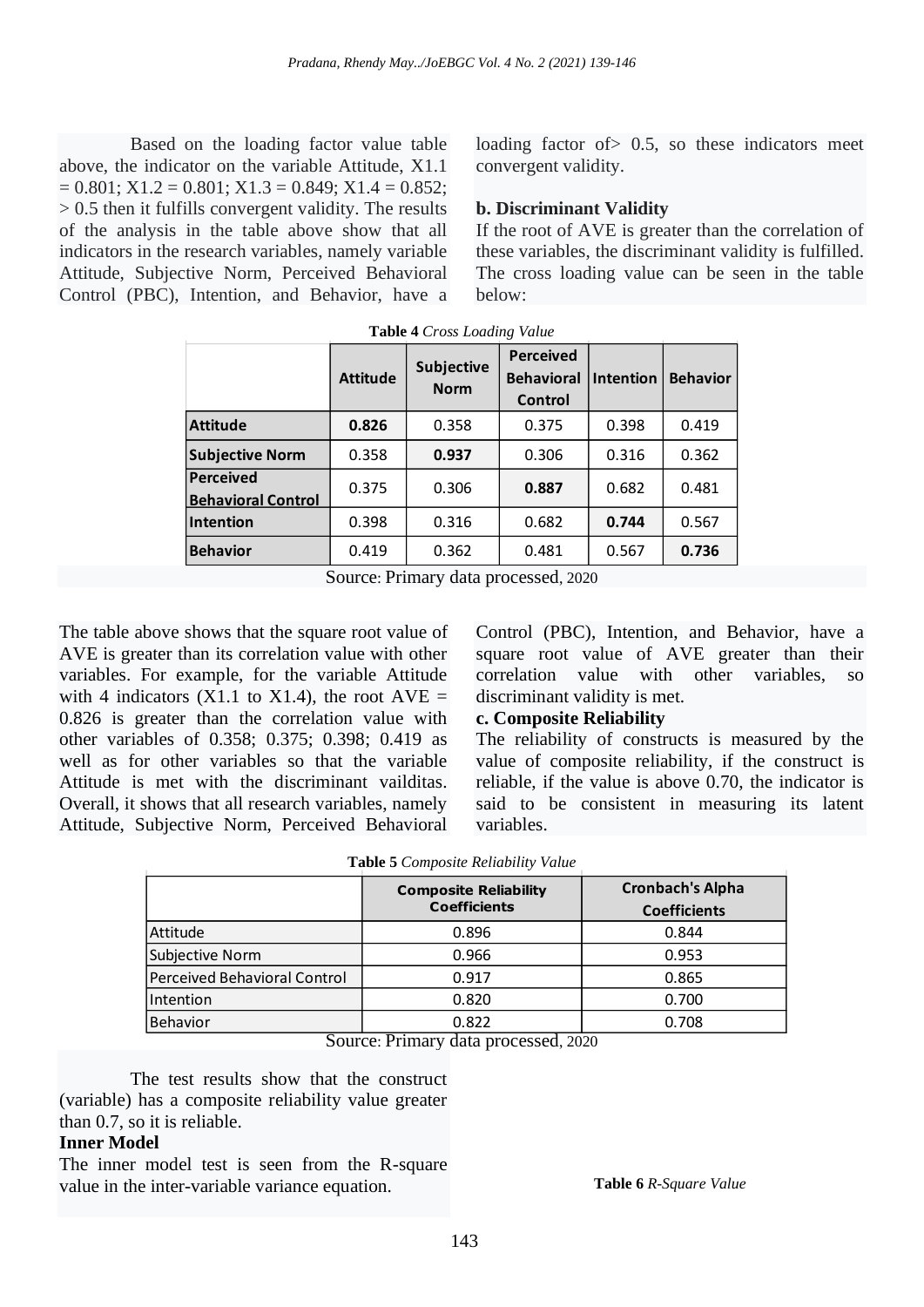|                              | <b>R</b> Square |
|------------------------------|-----------------|
| Attitude                     |                 |
| Subjective Norm              |                 |
| Perceived Behavioral Control |                 |
| Intention                    | 0.496           |
| Behavior                     | 0.439           |

Source: Primary data processed, 2020

Value R2 (Intention) =  $0.496$ . It can be interpreted that the model is able to explain the phenomenon / problem of Intention by 49.60%. While the rest (50.40%) is explained by other variables (other than Attitude, Subjective Norm, and Perceived Behavioral Control (PBC)) which have not been included in the model and error. It can be concluded that the variable is moderate because the value is close to 0.50.

Value R2 (Behavior) =  $0.439$ . It can be interpreted that the model is able to explain Behavior phenomena / problems. Behavior of 43.90%. While the rest (56.10%) is explained by other variables (besides Attitude, Subjective Norm, and Perceived Behavioral Control (PBC)) which have not been included in the model and error. It can be concluded that the model is moderate approaching strong because the value is close to 0.50.

Analysis and evaluation of the structural model (inner model) can be seen in the figure below:



**Pict 1** Structural Model (*Inner Model*)

# **Hypothesis Testing Results**

Decision making on acceptance of the hypothesis uses a significance value  $\alpha = 0.10$  or 10%. If the P-

Value  $\langle 0.10, it can be concluded that the$ hypothesis is accepted or significant. The following is a table of the results of hypothesis testing: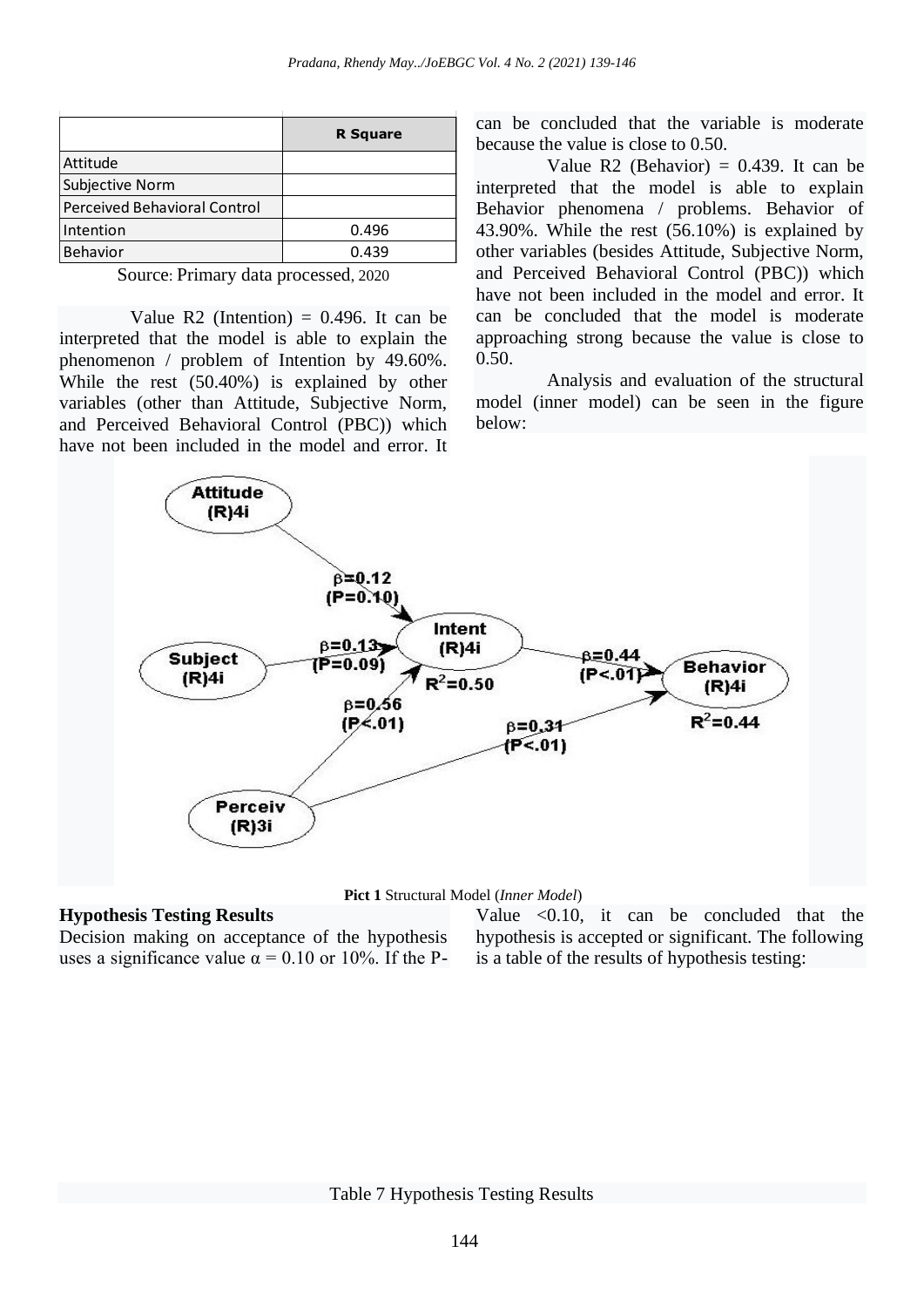|                                                      | Path<br><b>Coefficients</b> | <b>Standard Error</b><br>for Path<br><b>Coefficients</b> | <b>P-Values</b> |
|------------------------------------------------------|-----------------------------|----------------------------------------------------------|-----------------|
| <b>Attitude</b><br><b>Intention</b><br>$\rightarrow$ | 0.122                       | 0.095                                                    | 0.100           |
| Subjective Norm -> Intention                         | 0.129                       | 0.095                                                    | 0.088           |
| Perceived Behavioral Control -> Intention            | 0.560                       | 0.084                                                    | < 0.001         |
| Perceived Behavioral Control -> Behavior             | 0.312                       | 0.090                                                    | < 0.001         |
| <b>Intention</b><br><b>Behavior</b><br>$\rightarrow$ | 0.439                       | 0.087                                                    | < 0.001         |

Source: Primary data processed, 2020

Based on the table above, the results of hypothesis testing in this study show that all pvalues are <0.10, it can be concluded that hypothesis 1 to hypothesis 5 is accepted.

# **CONCLUSION**

Based on the results of the above tests, several conclusions can be formulated as follows:

- 1. In this study, employees who have a good attitude will also have good intentions. However, when the employee's attitude is bad, there will be an intention not to apply K3 at work.
- 2. In this study, employees who have a good people environment will also have good intentions. However, when people around employees are bad, there will be an intention not to apply K3 at work.
- 3. In this study, employees who have strong self-control will have good intentions. However, when employees have weak selfcontrol, there will be an intention not to apply K3 at work.
- 4. In this study, employees who have good intentions will have good behavior. However, when employees have bad intentions, behavior will appear not to apply K3 at work.
- 5. In this study, it is concluded that employees who have strong self-control will have good behavior. However, when employees have weak self-control, behavior will emerge not to apply K3 at work.

## **REFERENCES**

Ajzen, I. (2005). Attitudes, personality and behaviour (second ed.). England : McGraw-Hill International.

- Edmund Goh, Brent Ritchie, Jie Wang. 2017. Noncompliance in national parks : An extension of the theory of planned behaviour model with pro-environmental values. Tourism Management 59 (2017) 123-127.
- Larry Lohmann. 2009. Toward a different debate in environmental accounting : The cases of carbon and cost–benefit. Accounting, Organizations and Society 34 (2009) 499-534.
- Moin Ahmad Moon, Shoaib Hameed Mohel, Amna Farooq. 2019. I green, you green, we all green: Testing the extended environmental theory of planned behavior among the university students of Pakistan. The Social Science  $Journal$  (2019), https://doi.org/10.1016/j.soscij.2019.05.001
- Jose Rafael Nascimento Lopes, Ricardo de Araújo Kalid, Jorge Laureano Moya Rodríguez, Salvador Ávila Filho. 2019. A new model for assessing industrial worker behavior regarding energy saving considering the theory of planned behavior, norm activation model and human reliability. Resources, Conservation & Recycling 145 (2019) 268-278.
- Carlos Mata, Ana Fialho, Teresa Eugenio. 2018. A decade of environmental accounting reporting: What we know?. Journal of Cleaner Production 198 (2018) 1198-1209.
- Sara Kaffashi, Mad Nasir Shamsudin. 2019. Transforming to a low carbon society ; an extended theory of planned behaviour of Malaysian citizens. Journal of Cleaner Production 235 (2019) 1255-1264.
- Widi Hidayat, Argo Adhi Nugroho. 2010. Studi Empiris Theory of Planned Behavior dan Pengaruh Kewajiban Moral pada Perilaku Ketidakpatuhan Pajak Wajib Pajak Orang Pribadi. Fakultas Ekonomi, Universitas Airlangga Surabaya. Jurnal Akuntansi Dan